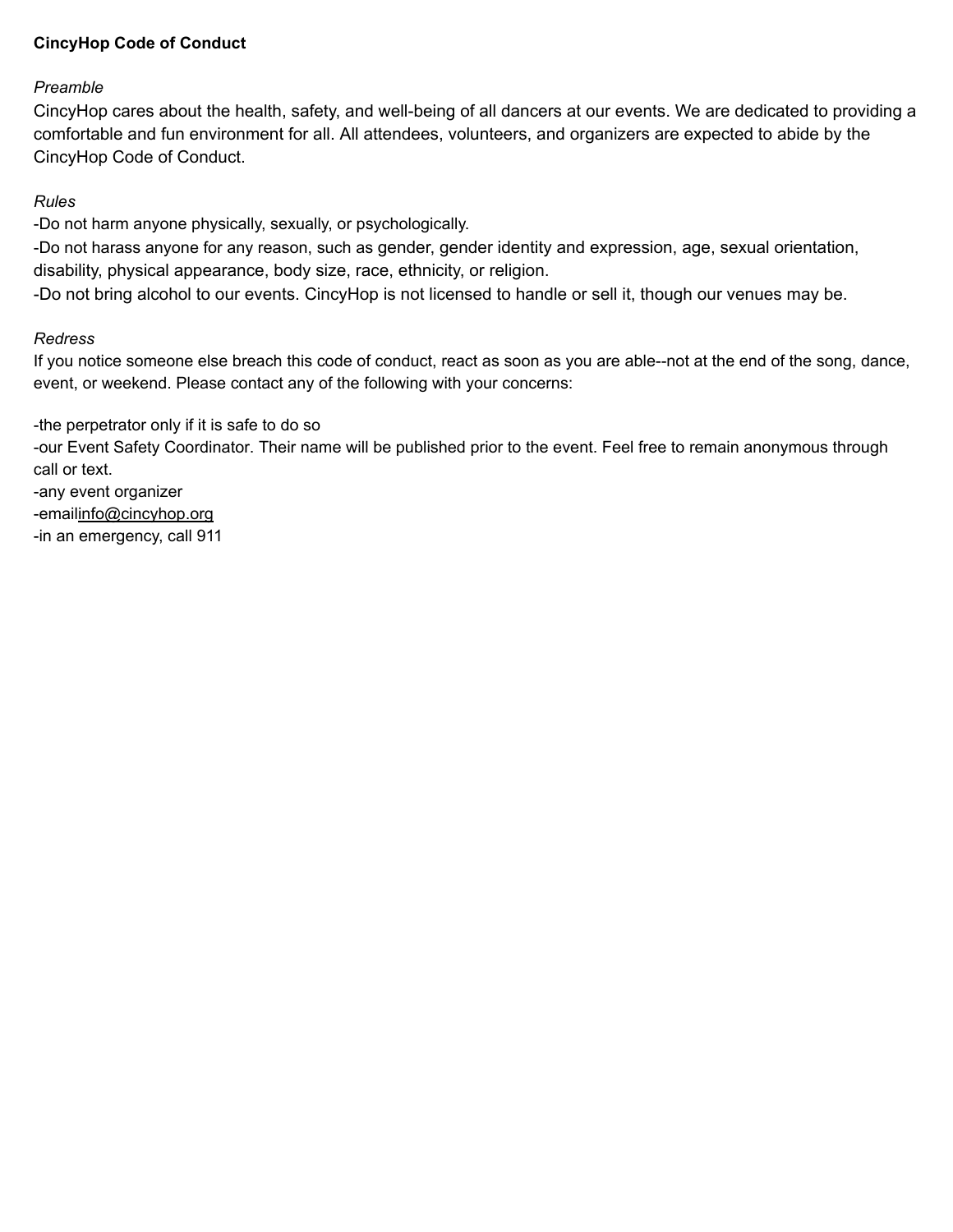## CincyHop Dance Etiquette

CincyHop expects every dancer to bring joy to their fellow dancers. We provide the open floors and hopping jazz music, so here is what is left for you to do.

## 1. Pick out a dance partner.

Be dependable and pick your friends, but also be brave and pick strangers. Be generous and pick those who might feel out of place.

2. Ask them politely to dance with your words. Be thrilled if they say yes, but also respect them if they say no.

## 3. Listen to the music.

Swing music has it all--delightful patterns of call and response, exuberant solos, and swinging beats. If a live band is providing it, point jam circles and group dances their direction so they can enjoy it as well.

## 4a. Lead as best you can.

Leads: smoothly suggest movement that matches your follow's ability and the music. If you focus on your follow, you'll do fine.

4b. Follow as best you can.

Follows: respond beautifully to your lead's suggestions and the music. If you focus on your lead, you'll do fine.

## 5. Conduct a pleasant conversation with your body.

Jerking limbs is the equivalent of shouting, but nothing comes of limp noodle arms. Speak clearly and decisively, but also listen and improvise.

## 6. Say "I'm sorry."

Hitting other dancers, leading socket-popping twists, and accidentally grazing private areas requires an apology every time.

## 7. Say "thank you."

A dance done in good faith calls for gratitude every time. Thank your partner, and thank a live band with applause after each song or solo.

## 8. Become a better dancer.

Take lessons and ask for feedback yourself, but do not give unsolicited stylistic feedback on the social dance floor.

## 9. Stay hygienic.

It is difficult to enjoy a smelly, sneezing, drunk, or dehydrated dance partner. Don't be one.

# 10. Place the comfort and safety of your fellow dancers foremost.

Call out risky or outright bad behavior, especially from your own friends. Offer to walk people to their cars or request an escort on at the front desk. Make romantic advances with extreme caution. Swing dancers protect their own.

If you are uncertain if you are breaching these guidelines, ask yourself--am I bringing joy to all my fellow dancers? That's all that CincyHop asks.